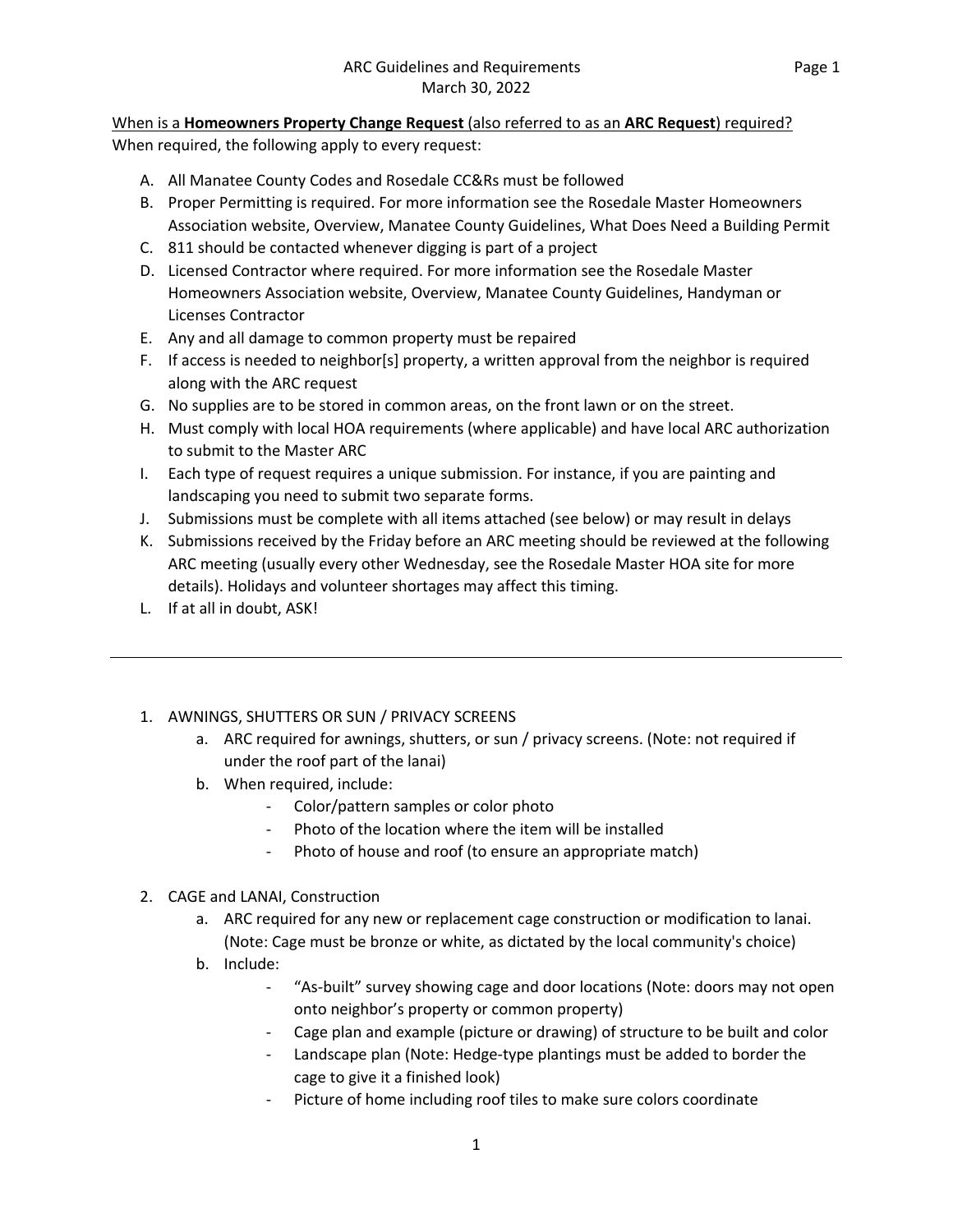Page 2

- License information for contractor
- Deposit (see deposit schedule)
- 3. CAGE and LANAI, Rescreening or repainting
	- a. ARC required for any changes to the existing cage and screen design. (Note: rescreening with the same design or repainting with the same color does not require an ARC)
	- b. Include:
		- Cage plan and example (picture or drawing) of structure to be built/changed
		- License information for contractor
- 4. CARRIAGE and LAMPPOST LIGHTING
	- a. ARC required to replace or repaint a different color. (Note not required if repainting the same color)
	- b. When required, include:
		- Photo of new lights (Local HOA ARC may have their own list of approved lights), or
		- Example of color to be used (i.e., paint chip)
		- Note: Carriage lights, entry lighting and lamppost must match in color. Acceptable colors are bronze, white or black (and may further depend on local HOA requirements)
- 5. DRIVEWAYS and WALKWAYS, Painting or Staining
	- a. ARC required to paint or stain an existing driveway
	- b. Include:
		- Color/pattern samples or color photo
		- Photo of house and roof (to ensure an appropriate match)
		- License information for contractor
		- Note: Sidewalks cannot be painted, these are common grounds
- 6. DRIVEWAYS and WALKWAYS, replacing or reconfiguring
	- a. ARC required to replace, reconfigure or add walkways to an existing driveway
	- b. Include:
		- Survey indicating location of the driveway/walkway
		- Type of material to be used with color sample
		- Photo of house and roof (to ensure an appropriate match)
		- License information for contractor
		- Deposit (see deposit schedule)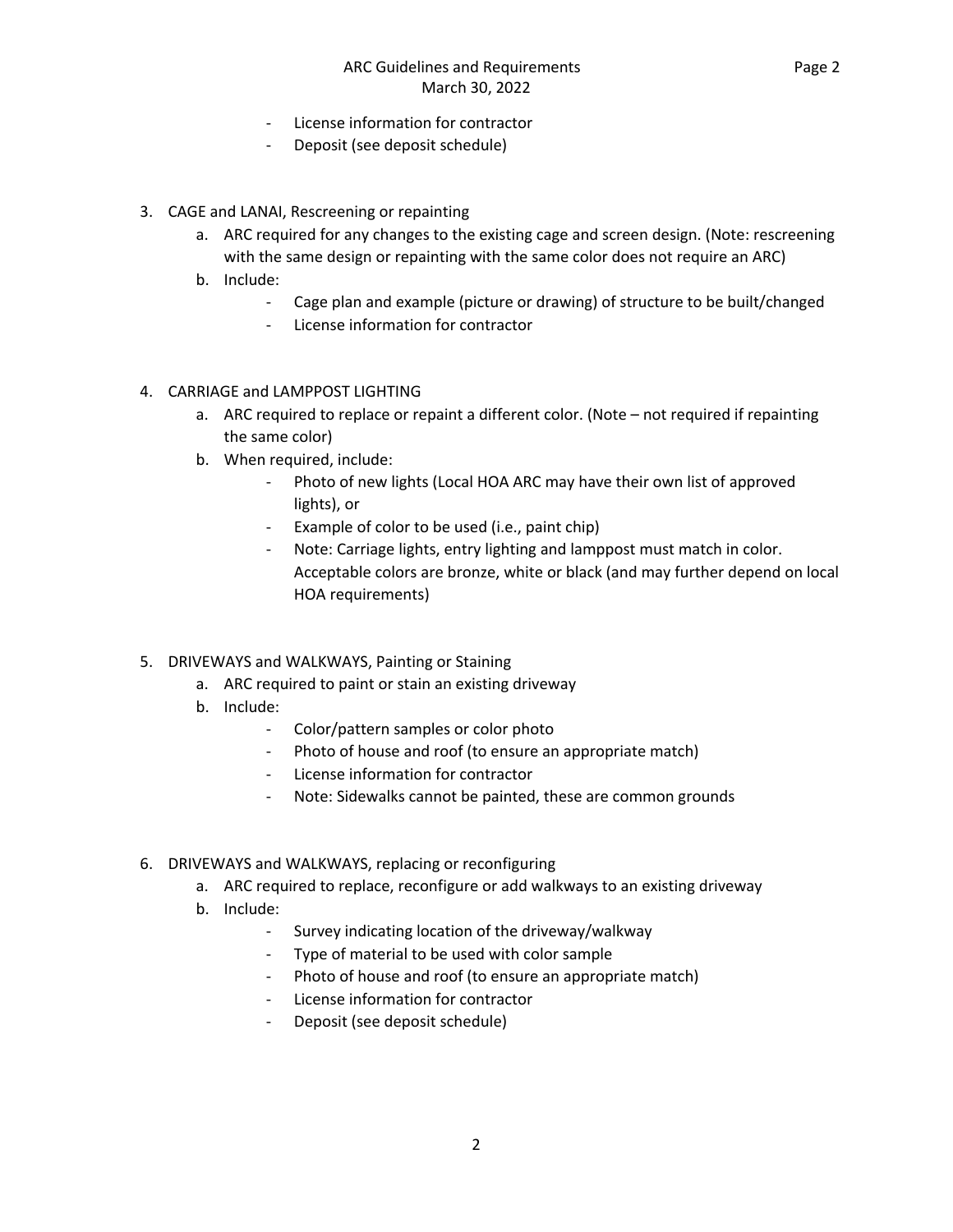- 7. ENTRYWAY SCREENING, full frame and door
	- a. ARC required to add or replace an entryway screening
	- b. Include:
		- Picture of the door and framing, in color.
			- 1. Metal frame must match EITHER the required lanai cage color, "choice" of HOA community, or the color of the carriage lights and lampposts.
			- 2. Must be a plain, unobtrusive design (security ribs, scrolls, or small design are acceptable)
		- Plan (i.e., photo) showing exact location relative to front of house
		- License information for contractor
- 8. ENTRYWAY SCREENING, retractable screens or doors
	- a. ARC required to add or replace a retractable screen door
	- b. Include:
		- Picture of the retractable screen door framing, in color. (Note: the entire frame must be the same color as door trim (manufactured as such or painted)
		- Plan (i.e., photo) showing exact location relative to front of house
		- License information for contractor
- 9. EQUIPMENT, A/C Units, pool equipment, water treatment equipment, generators, etc.
	- a. ARC required to add new equipment. (Note: No ARC required for repairs or replacing existing equipment)
	- b. Include:
		- Survey and picture of house indicating location for the equipment
		- Landscape plan (plantings or a solid enclosure such as PVC Fence or painted stucco wall, to match the house, are required to screen item from public view)
		- License information for contractor
		- On backflows, when screened the front is to be open for access
- 10. EXTERIOR PAINTING, house, trim, windows, gutters and downspouts, doors, etc.
	- a. ARC required when any colors are changing. (Note: Repainting in the same color is considered a "repair" and no ARC required)
	- b. Include:
		- Paint chips/samples (note: Colors must fit into the neighborhood and surrounding homes. Also, check with local HOA ARC (if any) as they may have approved colors)
		- Paint manufacturer name and paint number and/or name
		- Picture of home including roof tiles, pavers, etc. to make sure colors coordinate
		- License information for contractor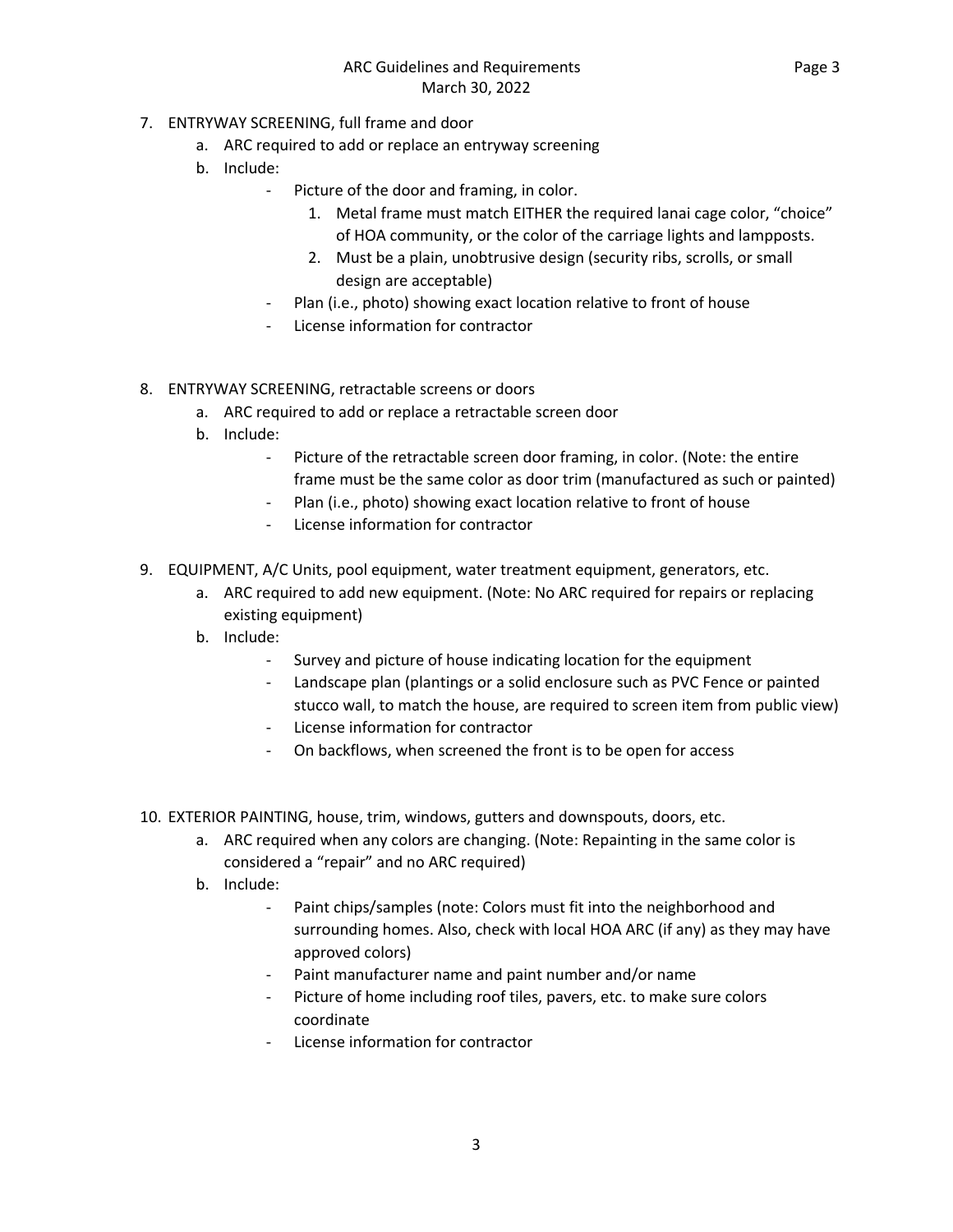- 11. FENCE, standard
	- a. ARC required for any new fencing. (Note: No fences allowed on properties abutting ponds or golf course or backing up to neighbor's yard. No front yard fences allowed, cannot interfere with "platted" swale. Must be black, flat topped with 4' maximum height starting at the back of the house. Requires at least one 5' wide utility gate to enable maintenance of property.)
	- b. Include:
		- "As-built" survey Show location on plat/survey and indicate gate locations (Note: Requires at least one 5' wide utility gate to enable maintenance of property. Gates may not open onto neighbor's property or common property)
		- Picture of the fence style and color choice (Note: Unless local HOA has rules to the contrary it must be black, flat topped with 4' maximum height. If the local HOA permits PVC or Vinyl fences the color [White or Beige] and style must match the color and style of the other PVC fences in the HOA community)
		- License information for contractor
- 12. FENCE, invisible fences/electronic pet enclosures
	- a. ARC required for any new or reconfigured invisible fencing. Additional requirements and indemnifications are on the Application form
	- b. Include:
		- Survey showing proposed location
- 13. FLAGPOLE, not attached to the house
	- a. ARC required for any new flagpole not physically attached to the house
	- b. Include:
		- Survey showing proposed location
		- Picture of proposed flagpole
		- License information for contractor
- 14. FRONT DOOR, replacement
	- a. ARC required when any front door is being replaced (Note: must be hurricane proof)
	- b. Include:
		- Paint chips/samples (note: Colors must fit into the neighborhood and surrounding homes. Also, check with local HOA ARC (if any) as they may have approved colors)
		- Paint manufacturer name and paint number and/or name
		- Picture of home including roof tiles, pavers, etc. to make sure colors coordinate
		- License information for contractor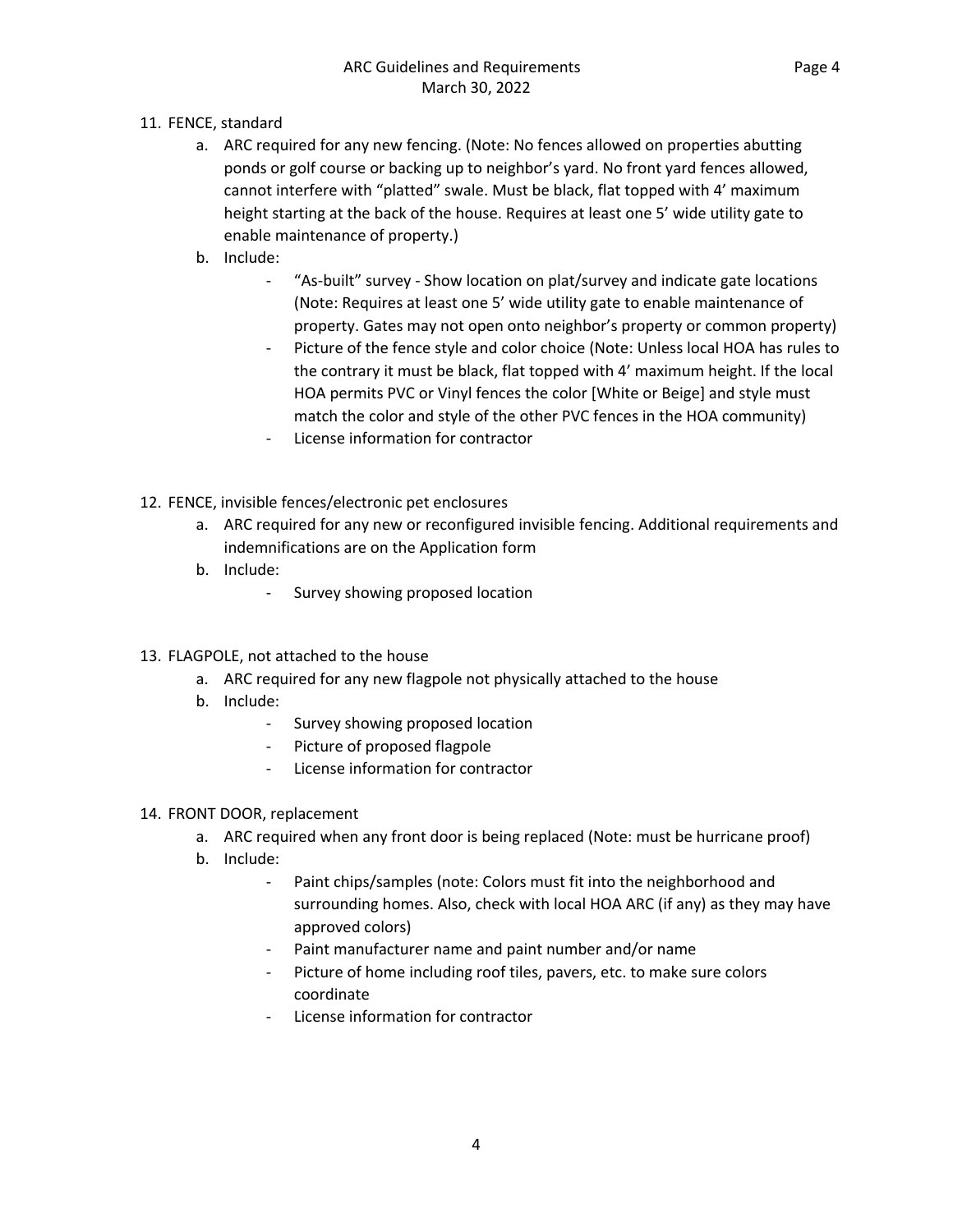## 15. GARAGE DOORS, replacement

- a. ARC required when any garage door is being replaced (Note: must be hurricane proof)
- b. Include:
	- Paint chips/samples (note: Colors must fit into the neighborhood and surrounding homes. Also, check with local HOA ARC (if any) as they may have approved colors)
	- Paint manufacturer name and paint number and/or name
	- Picture of home including roof tiles, pavers, etc. to make sure colors coordinate
	- License information for contractor

### 16. GUTTERS & DOWNSPOUTS

- a. ARC required for any new or replacement gutters/downspouts. (Note: gutters must be bronze, white or the color of the house soffits; downspouts must be bronze, white or the color of the house or gutters)
- b. Include:
	- Color samples
	- Picture of home including roof tiles to make sure colors coordinate
	- License information for contractor

### 17. HURRICANE SHUTTERS

- a. ARC required for any new or replacement Hurricane Protection Devices. (Note: plywood and similar wooden materials are not acceptable.)
- b. Include:
	- Example (picture) of unit(s) to be installed
	- Picture of home including roof tiles to make sure colors coordinate
	- License information for contractor

### 18. LANDSCAPE LIGHTING

- a. ARC required for any new landscape lighting. (Note: only clear lights may be used)
- b. Include:
	- "As-built" survey showing lighting locations
	- License information for contractor

### 19. LANDSCAPING and TREES

- a. ARC required for any new trees, tree removal or any enlargement of existing beds. Also required to plant or replant hedges on corner lots (Note: replacing or changing small plants in existing beds does not require an ARC. Resodding or mulching does not require an ARC)
- b. Include:
	- Picture of existing area(s) to be changed
	- Landscape plan and survey showing locations of work

5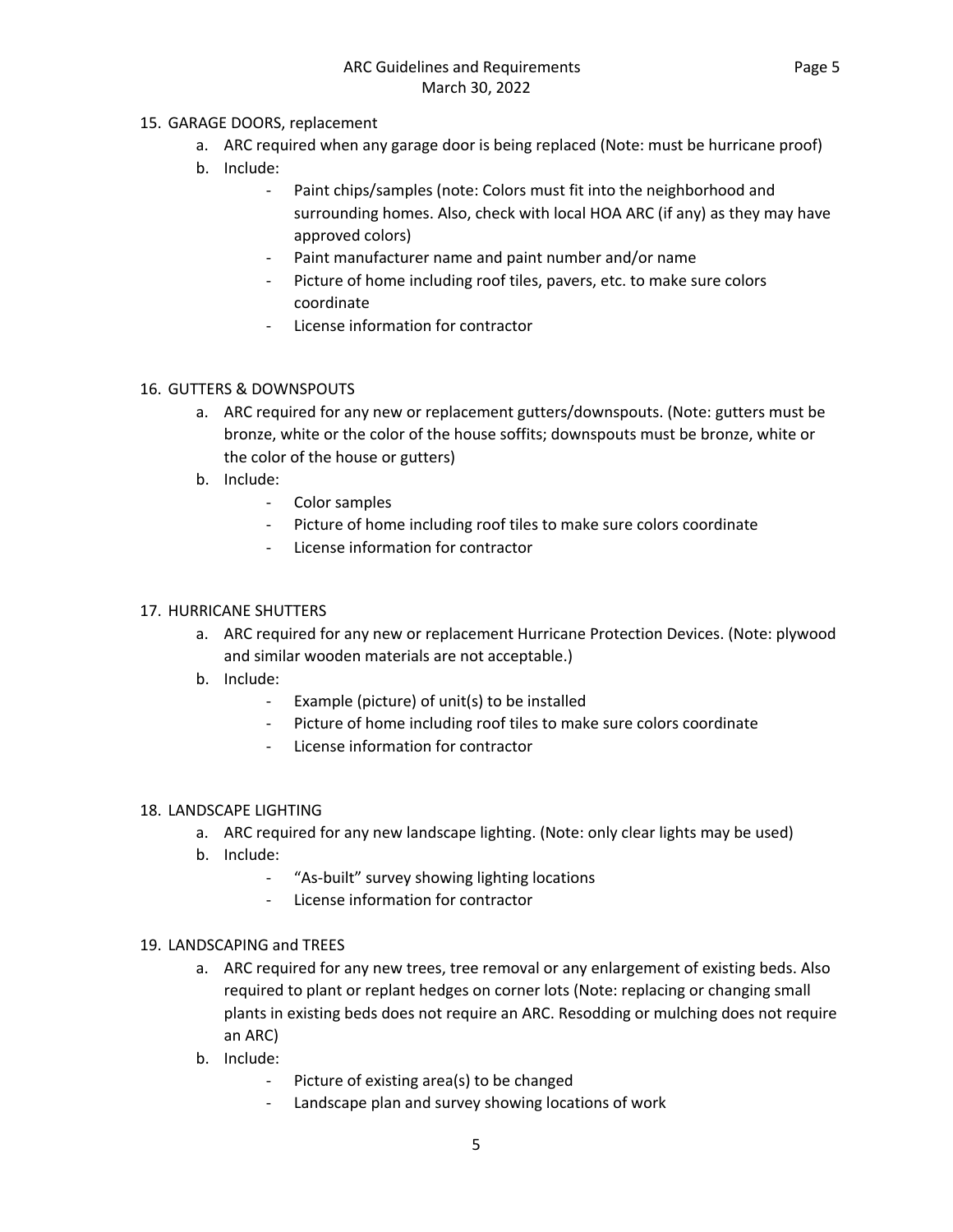- For tree removal in a front yard, need a copy of the Manatee County or certified arborist approval (Note: stumps and roots must be ground unless in a dangerous location such as over a gas line). For more information see the Rosedale Master Homeowners Association website, Overview, Manatee County Guidelines, Residential Tree Removal
	- 1. If certified arborist attests that a tree is diseased, damaged beyond help or is a danger it can be removed
	- 2. Otherwise need Manatee County approval
		- a. Contact Jackie Hartley, Senior Planning and Zoning Tech,
		- Jackie.hartley@mymanatee.org
- License information for contractor
- Must ensure plantings do not obstruct traffic

# 20. OUTDOOR KITCHEN

- a. ARC required for any new outdoor kitchen only if gas or electric being installed or is being built outside the lanai
- b. Include:
	- License information for contractor

# 21. PAVERS, replacements, or expansions

- a. ARC required for any new paver work. (Note: not required if only replacing certain worn or broken pavers)
- b. Include:
	- Color samples (note: Colors must fit into the neighborhood and surrounding homes. Also, check with local HOA ARC (if any) as they may have approved colors)
	- Picture of home including roof tiles, pavers, etc. to make sure colors coordinate
	- License information for contractor
	- Survey required if changing footprint or adding walkways
	- Deposit may be required (see deposit schedule)

# 22. POOLS / CONSTRUCTION AND INSTALLATION

- a. ARC required for most pool work. (Note: not required if only resurfacing the pool and/or replacing existing but worn, broken or out of date tiles. Pool cannot be built over any drainage easements. Silt fences required before digging)
- b. Include:
	- Contractor/Builder Name
	- Plan for Pool, cage, deck and location of equipment
	- Survey of property with Pool, deck, equipment pad, landscaping, etc. superimposed
	- Picture of deck materials
	- Landscape plan